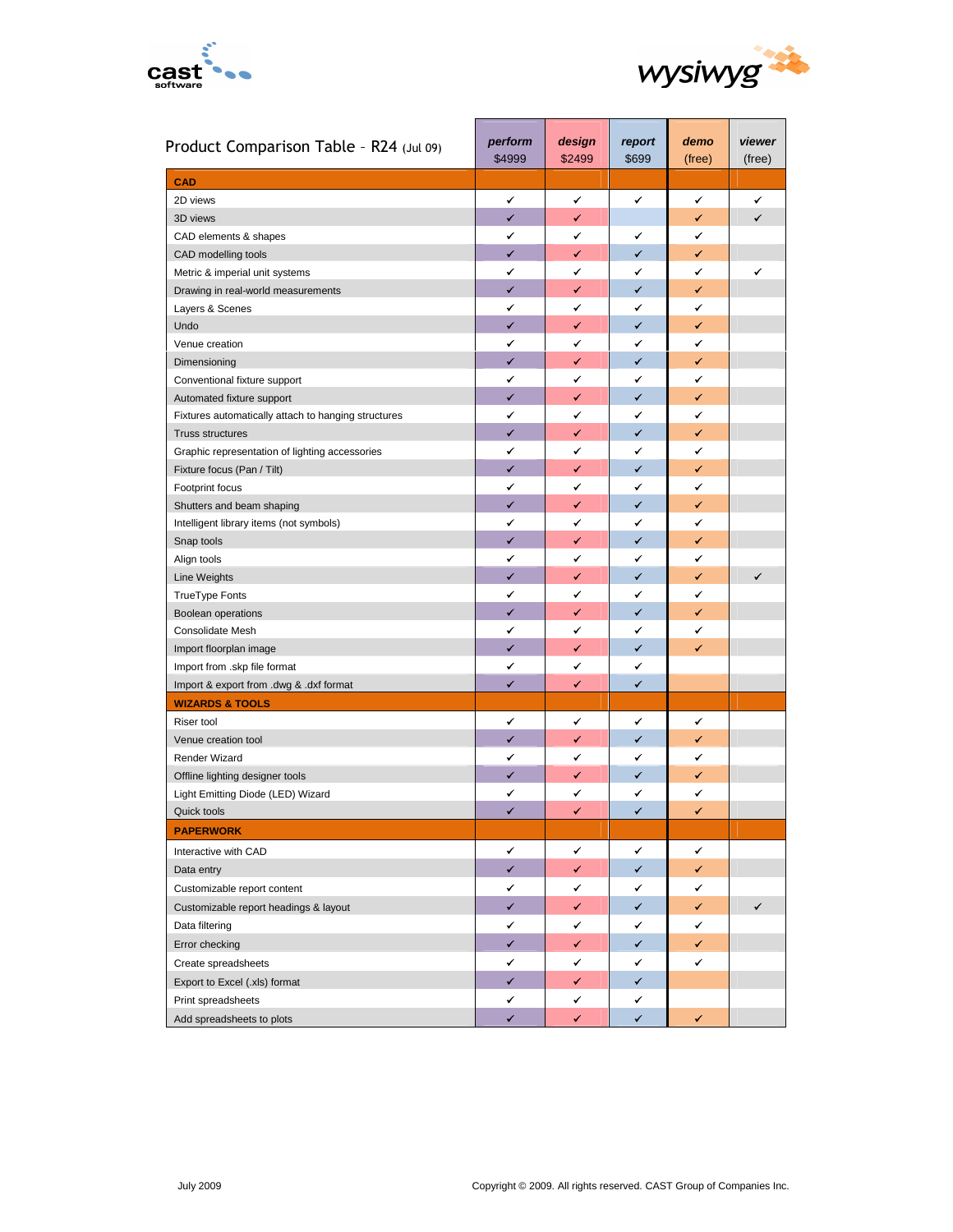



| Product Comparison Table - R24 (Jul 09)                       | perform<br>\$4999 | design<br>\$2499 | report<br>\$699 | demo<br>(free) | viewer<br>(free) |
|---------------------------------------------------------------|-------------------|------------------|-----------------|----------------|------------------|
| <b>PLOTS</b>                                                  |                   |                  |                 |                |                  |
| Customizable plot layout                                      | ✔                 | ✔                | ✔               | ✔              | ✓                |
| Printable workspace                                           | ✓                 | ✓                | $\checkmark$    |                | ✓                |
| Multiple views on one page                                    | ✓                 | ✔                | ✓               | ✔              | ✓                |
| Paperwork on plots                                            | ✓                 | ✓                | $\checkmark$    | ✓              | ✓                |
| Logos & bitmaps on plots                                      | ✓                 | ✔                | ✓               | ✓              | ✓                |
| Scaling                                                       | ✓                 | ✓                | $\checkmark$    | ✓              | ✓                |
| Key Wizard                                                    | ✔                 | ✔                | ✓               | ✓              | ✓                |
| <b>Legend Wizard</b>                                          | ✓                 | ✓                | $\checkmark$    | ✓              | ✓                |
| <b>Title block</b>                                            | ✔                 | ✔                | ✔               | ✓              | ✓                |
| Tile printing                                                 | $\checkmark$      | ✓                | ✓               |                | ✓                |
| <b>PRE-VISUALIZATION</b>                                      |                   |                  |                 |                |                  |
| 3D views                                                      | ✔                 | ✔                |                 | ✔              | ✓                |
| Light beams in 3D views                                       | $\checkmark$      | ✓                |                 | ✓              |                  |
| Enhanced beams (accurate colour mixing, lens flare, hot spot) | ✔                 | ✔                |                 | ✓              |                  |
| Shadow simulation                                             | ✓                 | ✓                |                 | ✓              |                  |
| Smoke simulation                                              | ✔                 | ✔                |                 | ✔              |                  |
| Light emitting diodes (LEDs) simulation                       | ✓                 | ✓                |                 | ✓              |                  |
| Light emitting surface simulation                             | ✔                 | ✔                |                 | ✔              |                  |
| <b>Textures support</b>                                       | $\checkmark$      | ✓                |                 | ✓              |                  |
| Custom gobo support                                           | ✔                 | ✔                |                 | ✔              |                  |
| Visualization of pre-recorded & live streaming video          | $\checkmark$      | ✓                |                 | ✓              |                  |
| Video beam support for digital lighting fixtures              | ✔                 | ✔                |                 | ✔              |                  |
| Real beam simulation for Colour Temp & Inverse Square Law     | $\checkmark$      | ✓                |                 | ✓              |                  |
| Pre-viz moving elements without ext. Controller               | ✔                 | ✓                |                 | ✔              |                  |
| Time of Day Simulation (Environmental Lighting)               | $\checkmark$      | ✓                |                 | ✓              |                  |
| Transition between saved looks                                | ✔                 | ✓                |                 | ✔              |                  |
| Fixture Point of View (POV) in 3D view                        | $\checkmark$      | ✓                |                 | ✔              |                  |
| User-definable Performance & Style View Options               | ✔                 | ✔                |                 | ✔              |                  |
| Connection to DMX devices                                     | $\checkmark$      |                  |                 | samples        |                  |
| Hook-up channel count capacity                                | Up to 51200       |                  |                 | samples        |                  |
| Direct connection to supported consoles                       | ✓                 |                  |                 | samples        |                  |
| Connection to motion control devices                          | ✔                 |                  |                 | samples        |                  |
| 2-way console comm. (AutoFocus, AutoPatch)                    | ✓                 |                  |                 | samples        |                  |
| Control moving elements via DMX                               | ✓                 |                  |                 | samples        |                  |
| Video interface via CITP Protocol                             | ✔                 |                  |                 | samples        |                  |
| <b>RENDERING</b>                                              |                   |                  |                 |                |                  |
| Photo-realistic renderings                                    | ✓                 | ✓                |                 | 100 x 100      |                  |
| Create renderings without DMX source                          | ✔                 | ✔                |                 | ✔              |                  |
| Material property simulation                                  | $\checkmark$      | ✓                |                 | ✔              |                  |
| Natural light / sun mapping                                   | ✔                 | ✔                |                 | ✔              |                  |
| Light emitting surfaces                                       | $\checkmark$      | ✓                |                 | ✔              |                  |
| Background Rendering Manager (offline capability)             | ✔                 | ✔                |                 | ✔              |                  |